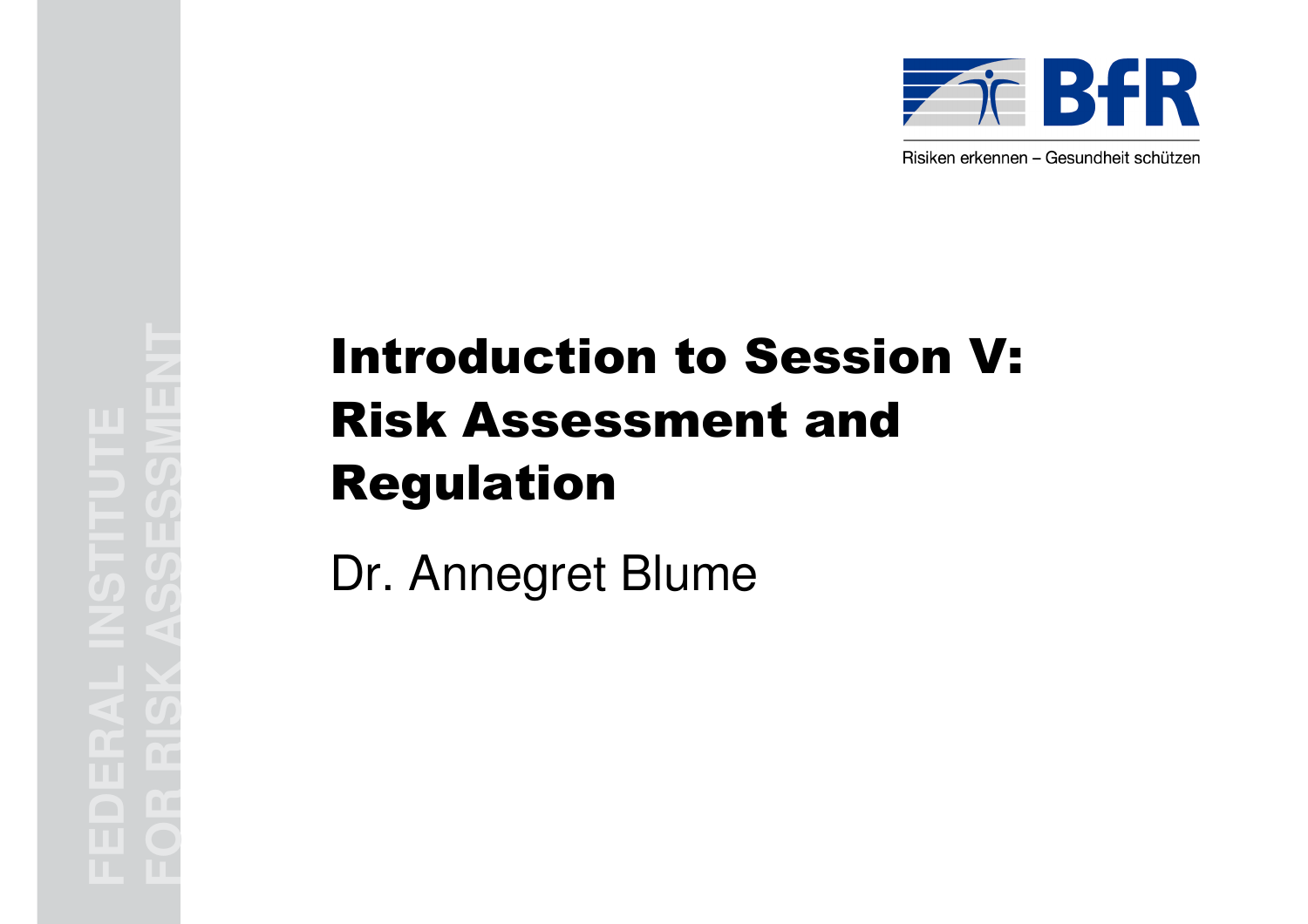# **Problems associated with tattoo inks**

Potentially harmful substances in tattoo inks:

- azo dyes
- heavy metals
- polycyclic aromatic hydrocarbons
- preservatives
- CMR substances

Adverse reactions to tattoo inks:

- allergies
- non-allergic skin reactions
- infections
- inflammation
- cancer (?)

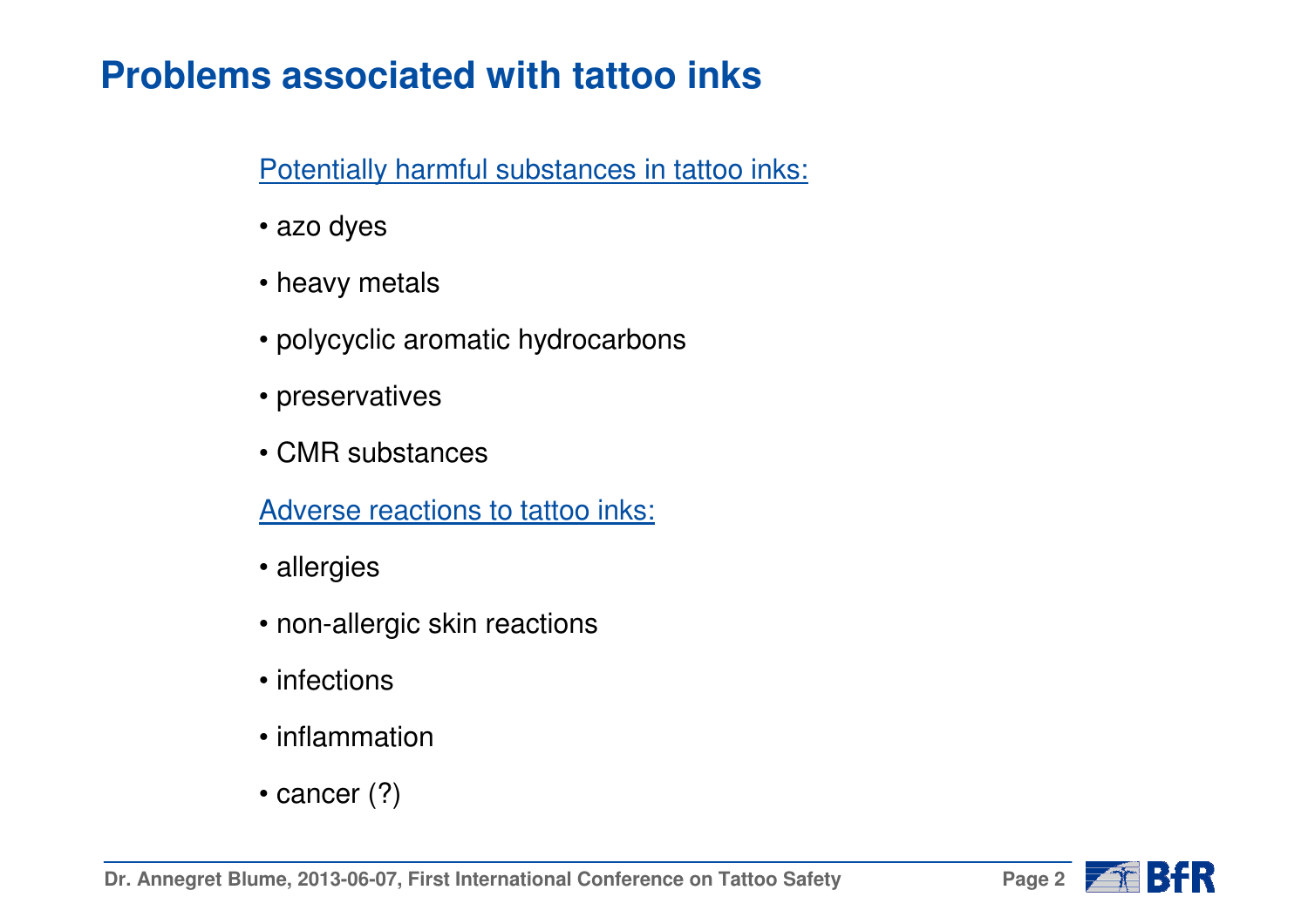## **Problems for Risk Assessment**

### **Exposure**

- High variability in size and number of tattoos
- $\bullet$  High variability in amount of ink per cm $^2$
- Biokinetics
- Cleavage products/metabolites
- Acute vs. long term effects
- $\bullet$  "Special effects" (glow in the dark, UV-tattoos, encapsulated pigments, …)

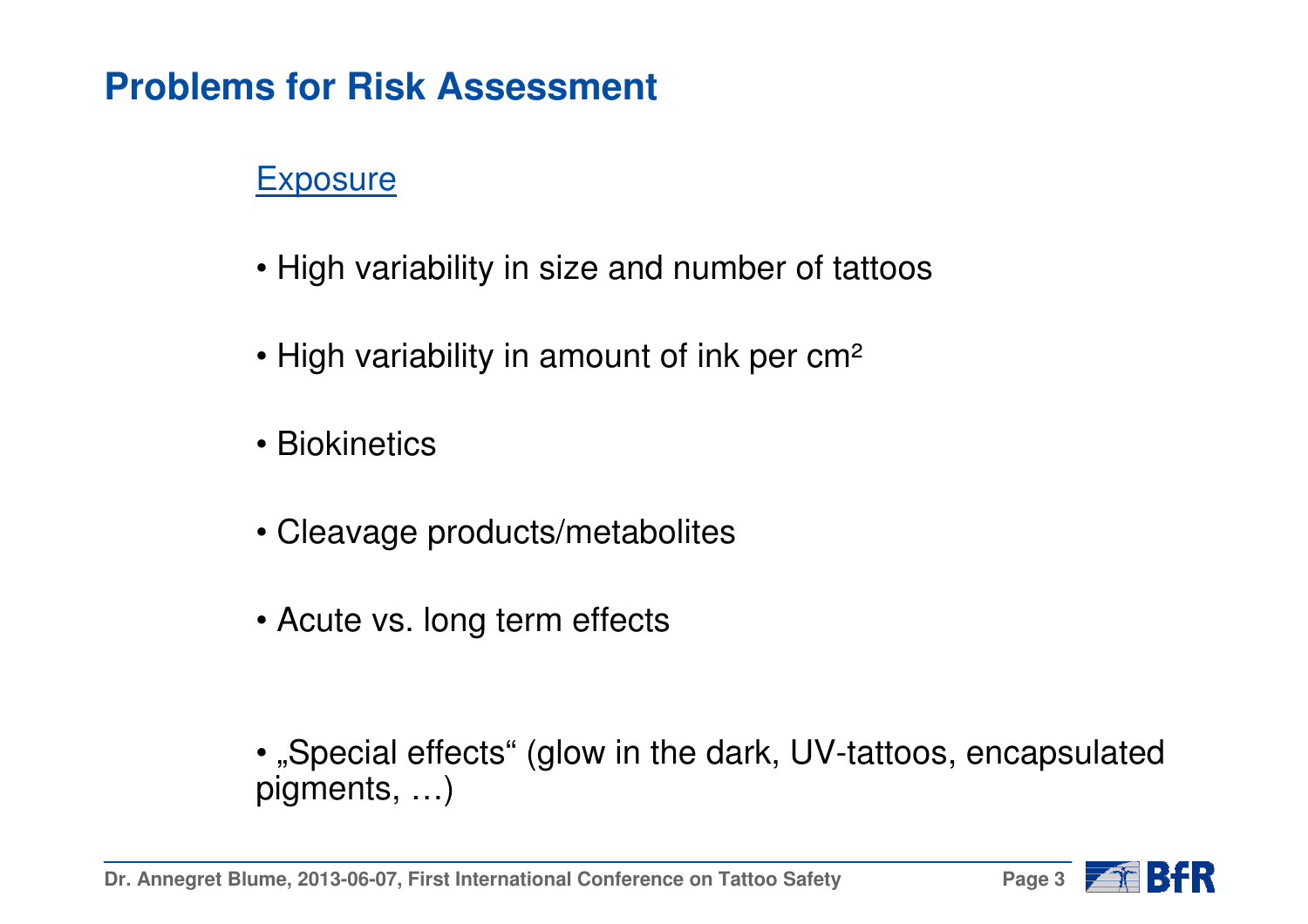## **German Regulation on Tattoo Inks (Tätowiermittelverordnung):**

Effective from May 1, 2009

Elements from CoE ResAP(2008)1 and German Cosmetics Regulation

General Principles:

- Products must not be detrimental to health
- Good Manufacturing Practice
- Labelling requirements
	- Address of manufacturer or importer
	- List of ingredients
	- Expiration date
- Notification (Federal Office of Consumer Protection and Food Safety)

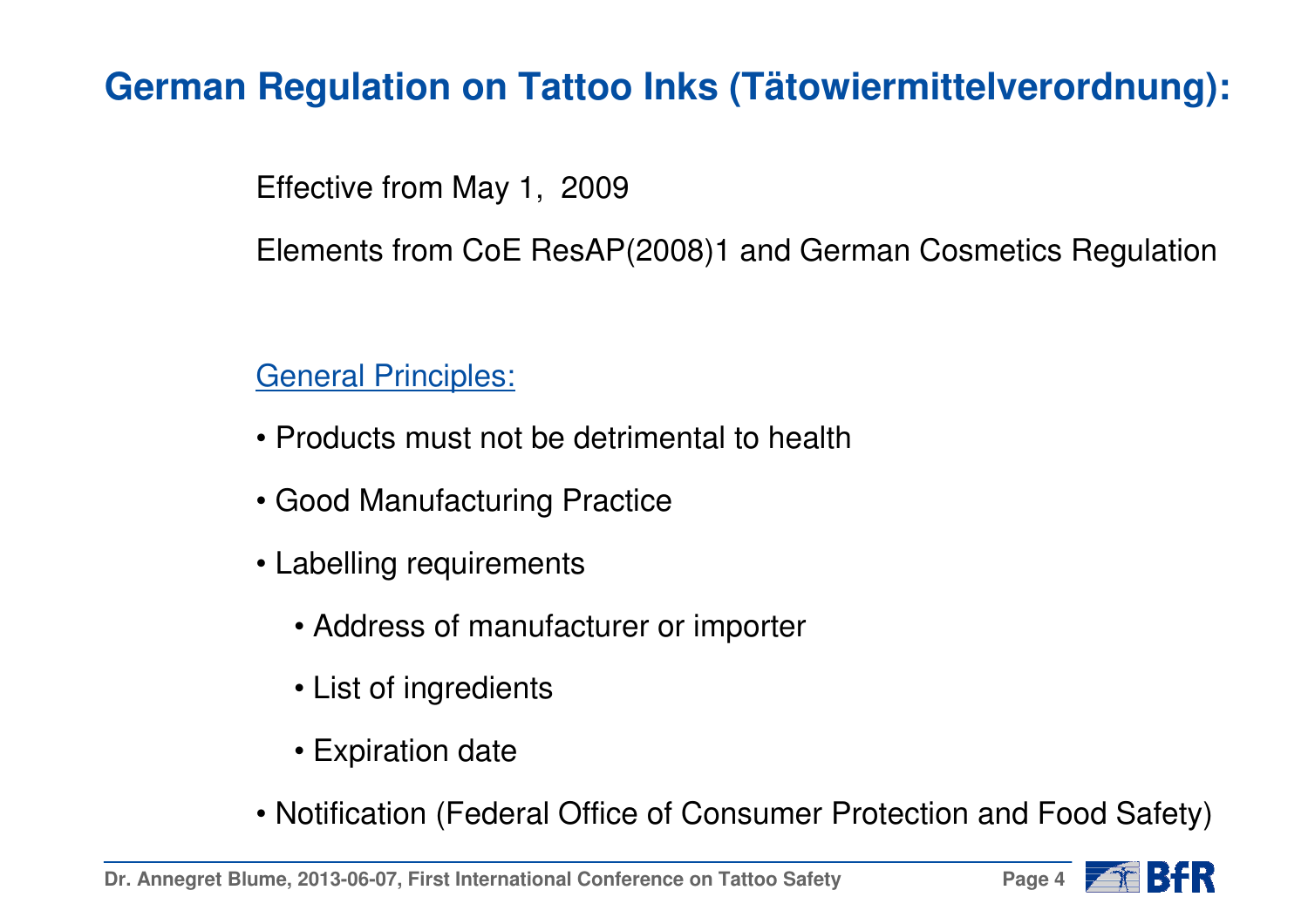# **German Regulation on Tattoo Inks (cont d):**

**Regulation of Ingredients:** 

• Substances not allowed in cosmetics (listed in Annex 1 of theGerman Cosmetics Regulation)

• Substances which should not come into contact with eyes <sup>o</sup>rmucuous membranes or should not stay on the skin for a prolonged time (Annex 3 of German Cosmetics Regulation)

• Appendix 1: List of aromatic amines which should not be present or be released from azo-dyes

• Appendix 2: List of colorants which should not be present